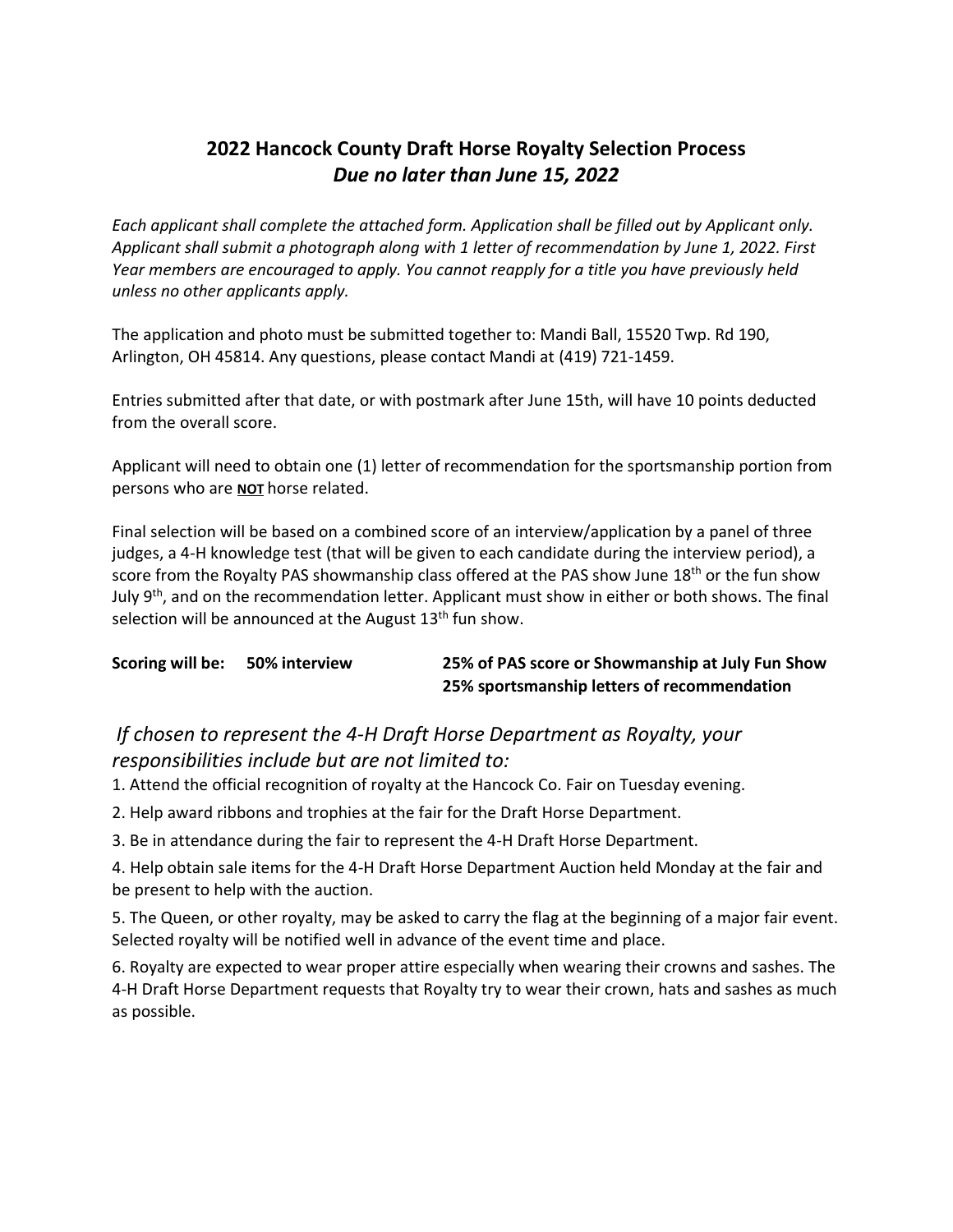Dear Draft Horse Royalty Candidate:

Being crowned 2022 Hancock 4-H Draft Horse Department Royalty is not only an honor but a true commitment. This letter will help you in preparing for all aspects of the competition.

- 1. **Fill out the application in pen neatly**, and include all activities you can think of that you are involved in. The interview judges will use this application to ask you questions, and so they can learn a little about you before you present yourself at the interview.
- 2. **The Showmanship Class** will be offered for royalty candidates at the June 20th PAS show and/or July 11<sup>th</sup> fun show. You must show in one of these 2 shows. Your best score will be used. The judge will use the following criteria to score your showmanship pattern: Condition of draft horse 0-10 pts.; Grooming of draft horse 0-10 pts.; Trimming, braiding or banding 0-10 pts.; Appearance of tack and exhibitor 0-10 pts.; and showing animal in ring 0-60 pts. You will need to sign up for this class, and there will not be a fee for it. This will be worth 25% of your total score.
- 3. **Letter of recommendation:** To fulfill the sportsmanship portion of the competition, each candidate will need to have one non-horse related people complete the form. You can use teachers, coaches, etc. The application is included in the royalty packet. Make sure you give it to them early so the scores can be included in the final tabulation. Scoring will be based upon attitude, leadership, character, dependability and personality. This portion will be 25% of the total score.
- 4. **The Interview:** There will be a panel of three judges that will interview candidates on August 9<sup>th</sup> with the location to be announced. Please come dressed as if you were interviewing for a job. Pay special attention to your hair, nails and attire. Practice walking, sitting and speaking in front of a mirror. Have family and friends help you practice. Judges may ask you draft horse-related questions, so do some studying. Know why you want to run for royalty etc… Scoring will be based upon appearance, presentation, knowledge, personality, and speaking ability. The interview will be 50% of total score.
- 5. **No Phones will be present during the interview or testing process.**

#### **Royalty will be announced during the lunch break of the Aug 13th Fun Show.**

The responsibilities of royalty include attending Junior Fair Night recognition on Tuesday evening at the fair. You will be expected to dress up for the occasion (Suits for the guys or at least dress pants and a nice shirt & tie. Girls normally wear long dresses). Your crown & sash should also be worn. You will be expected to help pass out ribbons & trophies for junior fair horse shows when you are not showing. Be in attendance during the fair to represent the horse department. There will be times during the fair that all Dept. royalties will be asked to participate in different events. There will be announcements to let you know when these will be. Prior to a yet to be determined evening fair event, each royalty member will ride and be introduced before the National Anthem. The Queen is to carry the flag for the National Anthem, and if your draft horse does not carry a flag, let someone on the committee know and we will find you one. You are also asked to help the royalty committee obtain items from fair vendors for the auction on Monday at the fair.

Please review the personal standards for contestants and royalty! You may be asked at the interview to sign that you have read and agree to these standards.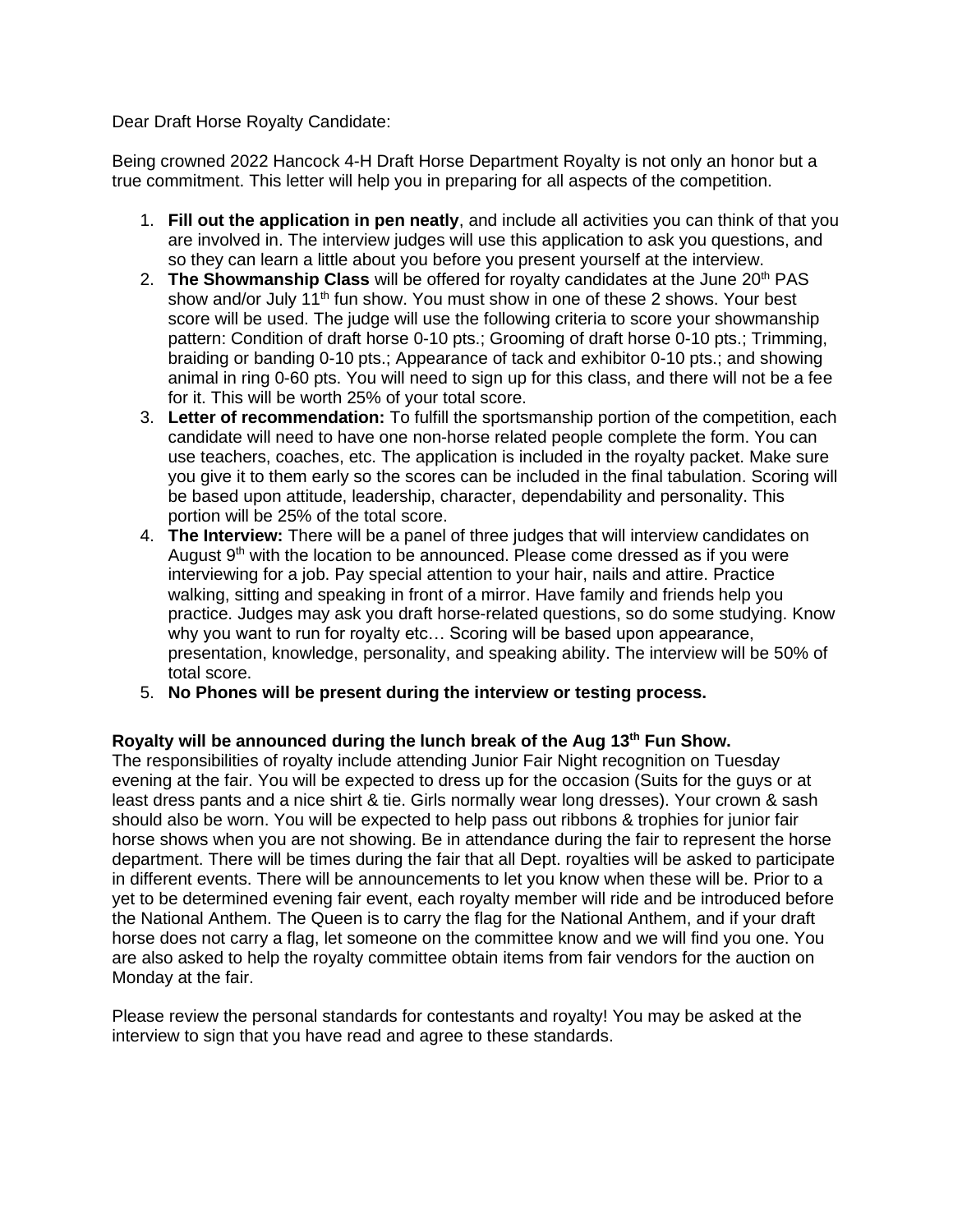### **Personal standards for contestants and royalty:**

- 1. Contestants and royalty must portray the highest moral standards and set an example. Moral conduct will be scrutinized and evaluated at all times, *including social media outlets.* Inappropriate behavior or conduct will result in disqualification.
- 2. During your reign, each member of royalty will be expected to represent Hancock County to the best of their ability and will be a representative of the fair to the general public.
- 3. Contestants and members of royalty should portray excellent sportsmanship, high moral and ethical character, and should reflect careful humane treatment of animals. They should not use foul or abusive language to others, including family members or other club members.
- 4. Contestants and royalty should speak intelligently, with dignity and sincere interest in the Hancock County Fair.
- 5. Each member of royalty agrees not to use drugs or alcohol during the year of reigning.
- 6. Each member of royalty agrees that they have not engaged and will not engage in criminal activity.
- 7. Royalty is expected to wear proper attire during the fair and especially when wearing their crowns, hats and sashes. Members should NOT wear: short shorts, miniskirts, and halter tops, low cut tops, midriff exposing tops, tank tops or spaghetti straps, torn, ragged or patched jeans, cutoff shorts, or shirts with the sleeves cut out. Royalty should not wear shirts with offensive logos and/or language. Undergarments should not be exposed. No open-toed shoes, or flip flops should be worn when working shows during the fair.

It is an honor to be crowned HANCOCK COUNTY 4-H DRAFT HORSE DEPT ROYALTY!

Help promote the department. If you have questions at any time, feel free to call Mandi Ball at (419) 721-1459.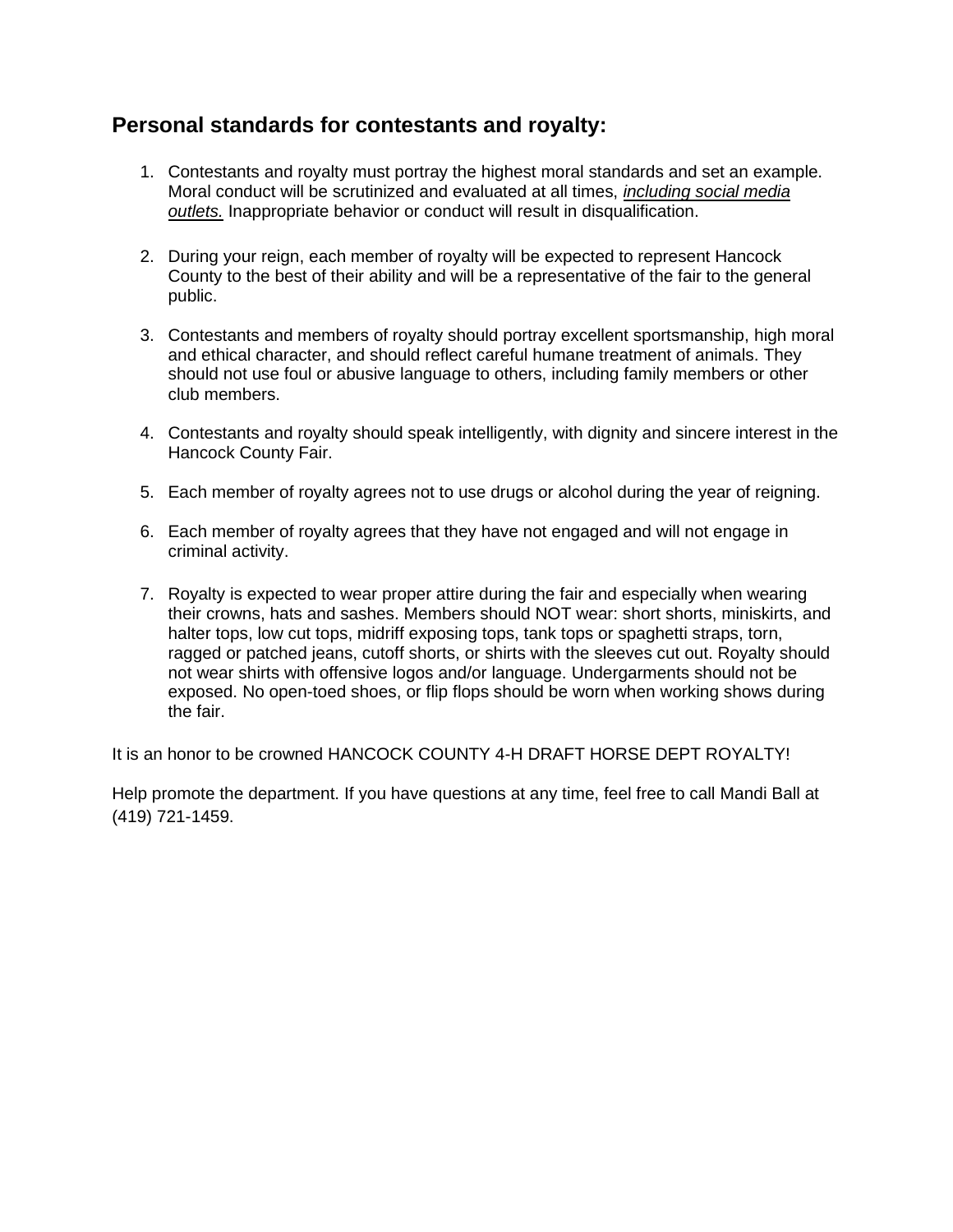# *2021 HANCOCK CO. DRAFT HORSE ROYALTY APPLICATION Due no later JUNE 1, 2021*

(Please notify Mandi Ball if you plan to run for Royalty this year)

A special *Royalty Showmanship Class* will be held, with a PAS score given for each exhibitor. No fee will be charged for this class.

| Actual Birth date / / |                                                                                                                       |
|-----------------------|-----------------------------------------------------------------------------------------------------------------------|
|                       |                                                                                                                       |
|                       |                                                                                                                       |
|                       | I would like to apply for: (Circle one) Queen Princess King Prince<br>Ages: (14-18) (9-13) (14-18) (9-13)             |
|                       | Have you served as the circled title in the past? $\Box$ Yes $\Box$ No                                                |
|                       |                                                                                                                       |
|                       |                                                                                                                       |
|                       |                                                                                                                       |
|                       |                                                                                                                       |
|                       |                                                                                                                       |
|                       |                                                                                                                       |
|                       | <u> 1989 - Johann Stoff, amerikan bestein de stad in de stad in de stad in de stad in de stad in de stad in de st</u> |
|                       |                                                                                                                       |
|                       |                                                                                                                       |
|                       |                                                                                                                       |
|                       |                                                                                                                       |
|                       |                                                                                                                       |
|                       |                                                                                                                       |
|                       |                                                                                                                       |